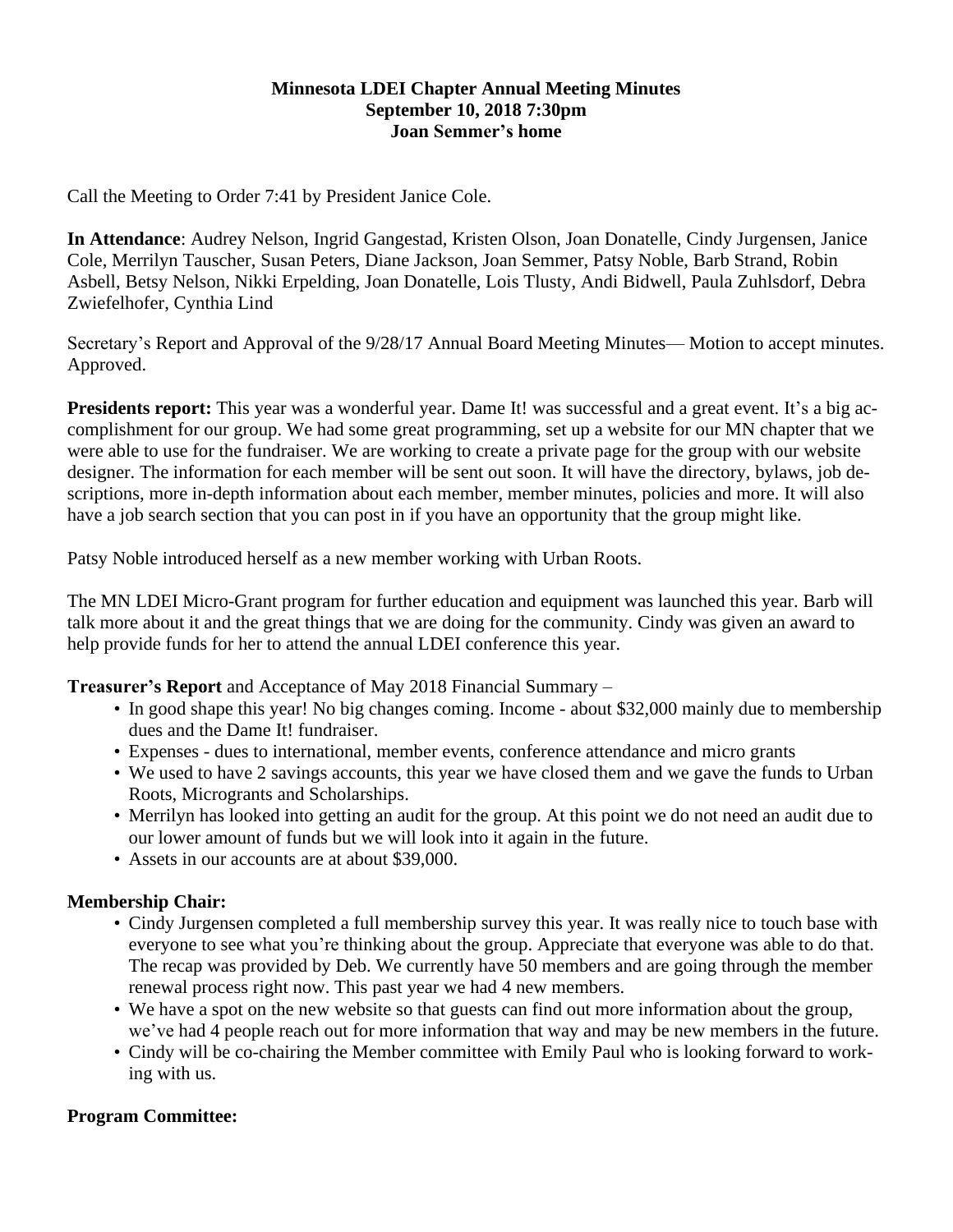- Update from Nikki and Betsy. We had a lot of fun member events this year, some causal and some more formal. Focused on championing the female food professionals in the area. Great Urban Roots event, awesome fundraiser, Red Dog Studio tour, Open Arms event, dinner in white event and all sorts of great events to bring the group together. It's a challenging task to come up with fun and interesting events for everyone.
- Liz Nerud and Betsy Nelson will be co-chairing the committee next year.

## **Philanthropy:**

• One of the bigger things that our group does is philanthropy. We work with Urban Roots and they have an amazing program. Chefs from the group go and cook with the kids. They have lots of events throughout the year which would be fun to go to for members. They have a fundraiser coming up in October. Our group took an inventory of the items that were needed by Urban Roots and then Diane purchased the items and brought them to the kids. They really appreciated it!

## **Scholarship:**

• Susan and Joan co-chaired the Scholarship Committee and were told to spend the funds that had been held in our accounts for years. We generously gave more than \$9,000 to 2 lovely women who had volunteered at our fundraiser event. Both are students at Saint Paul College. Joan and Susan will be transitioning off of the scholarship committee and Andi and Paula will be taking over next year. It is a very rewarding thing to do for the group and for the women in food in our community.

## **Microgrants:**

- Barb reported that MN LDEI received 5 applicants for the Microgrants this year, we accepted 4 of them. They were wonderful applicants from all ages and were excited to further their education.
- The first year we had 6 applicants and this year we had the 4, they all received \$500 Microgrants, something that we should be very proud of as a group. We need to help spread the word about the Microgrants, share it with our friends to get more applicants. It should be an attachment to the annual report so that we have it all in one place and can keep track of them. We created a poster this year for the Microgrants winners at Dame It to share the stories. Some of the recipients would be great new members.

# **Advisor: (also the chair person for Dame It! fundraiser)**

- Ingrid reported that being the advisor was easy because Janice was amazing, we were so lucky to have great membership this year. Everyone chipped in with Dame It!, it wasn't easy but it was good. Meredith and Mary Jane are taking on their roles (focusing on the external connections) again for Dame It! and Ingrid will be doing more of the internal role to get volunteers for this years event. Planning on having an initial meeting in early October. It will be in the same location (Chow Girls Solar Arts Space - March 31st) again.
- Ingrid is looking for someone to help out to lead this role. How are we getting a piece of the work from Dame It. Our gift to ourself will be to reduce the program expenses. If you are participating in programs, some of them will be reduced by using the Dame It dollars. We've celebrated the event and are now looking forward to next year!

### **Admin:**

• Deb is a great asset to our group! She has great contacts, is great with technology and is a wonderful problem solver!